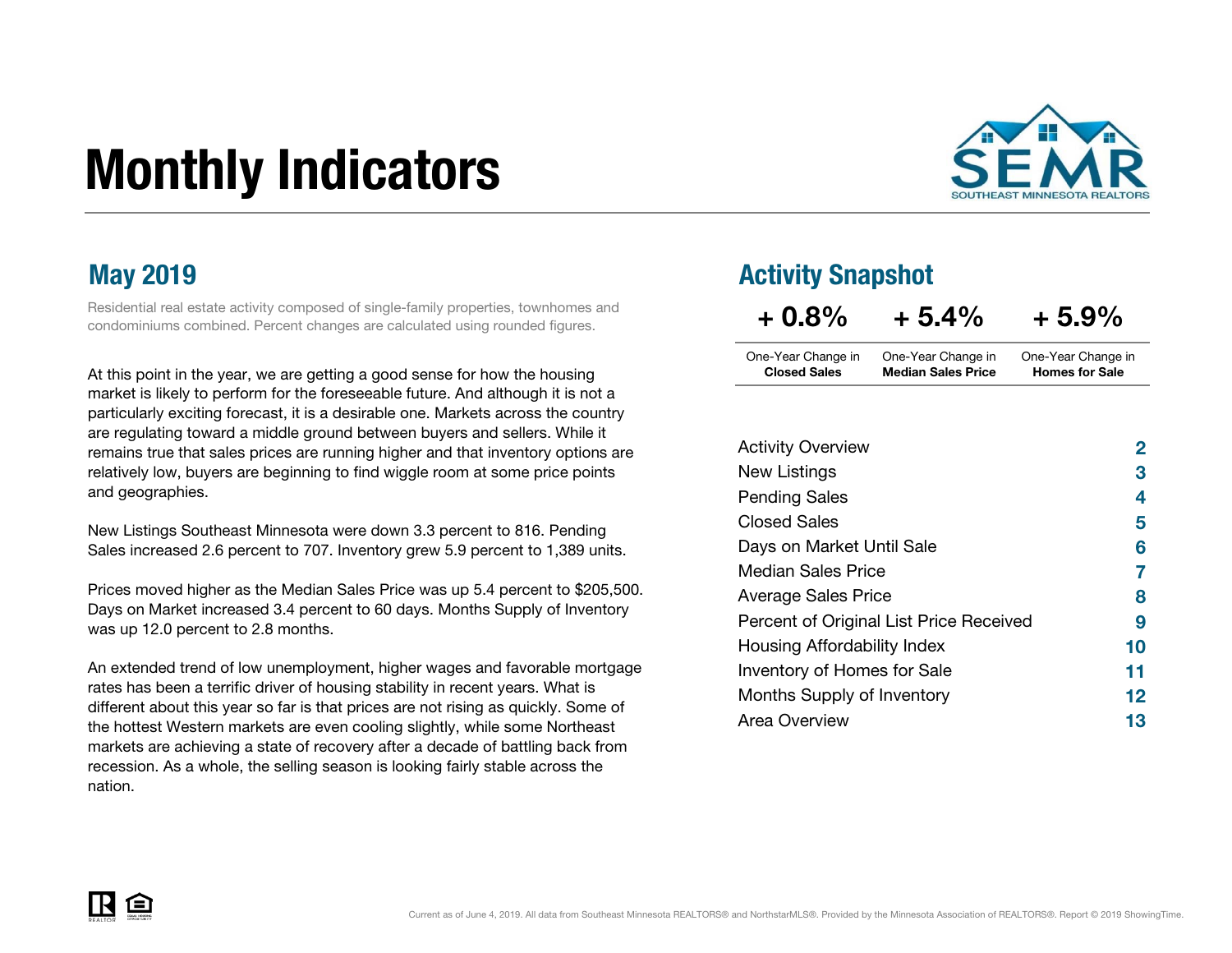### Activity Overview

Key metrics by report month and for year-to-date (YTD) starting from the first of the year.



| <b>Key Metrics</b>           | <b>Historical Sparkbars</b>              | 5-2018                 | 5-2019<br><b>Percent Change</b> |           | <b>YTD 2018 YTD 2019</b> | Percent Change |
|------------------------------|------------------------------------------|------------------------|---------------------------------|-----------|--------------------------|----------------|
| <b>New Listings</b>          | 5-2016<br>5-2019<br>5-2018<br>5-2017     | 844                    | 816<br>$-3.3%$                  | 3,139     | 3,053                    | $-2.7%$        |
| <b>Pending Sales</b>         | 5-2016<br>5-2019<br>5-2017<br>$5 - 2018$ | 689                    | 707<br>$+2.6%$                  | 2,687     | 2,515                    | $-6.4%$        |
| <b>Closed Sales</b>          | 5-2016<br>5-2017<br>5-2018<br>5-2019     | 629                    | 634<br>$+0.8%$                  | 2,099     | 1,997                    | $-4.9%$        |
| Days on Market               | 5-2016<br>5-2017<br>$5 - 2018$<br>5-2019 | 58                     | 60<br>$+3.4%$                   | 62        | 66                       | $+6.5%$        |
| <b>Median Sales Price</b>    | 5-2016<br>$5 - 2017$<br>5-2018<br>5-2019 | \$195,000              | \$205,500<br>$+5.4%$            | \$185,000 | \$195,199                | $+5.5%$        |
| <b>Avg. Sales Price</b>      | 5-2016<br>5-2017<br>$5 - 2018$<br>5-2019 | \$227,460<br>\$231,742 | $+1.9%$                         | \$211,598 | \$217,740                | $+2.9%$        |
| Pct. of Orig. Price Received | 5-2016<br>5-2017<br>5-2018<br>5-2019     | 97.9%<br>97.5%         | $-0.4%$                         | 96.7%     | 96.5%                    | $-0.2%$        |
| <b>Affordability Index</b>   | 5-2016<br>5-2017<br>5-2018<br>5-2019     | 190                    | $-1.6%$<br>187                  | 200       | 197                      | $-1.5%$        |
| <b>Homes for Sale</b>        | 5-2016<br>5-2017<br>5-2018<br>5-2019     | 1,311                  | 1,389<br>$+5.9%$                | н.        |                          |                |
| <b>Months Supply</b>         | 5-2016<br>$5 - 2018$<br>5-2017<br>5-2019 | 2.5                    | 2.8<br>$+12.0%$                 |           |                          |                |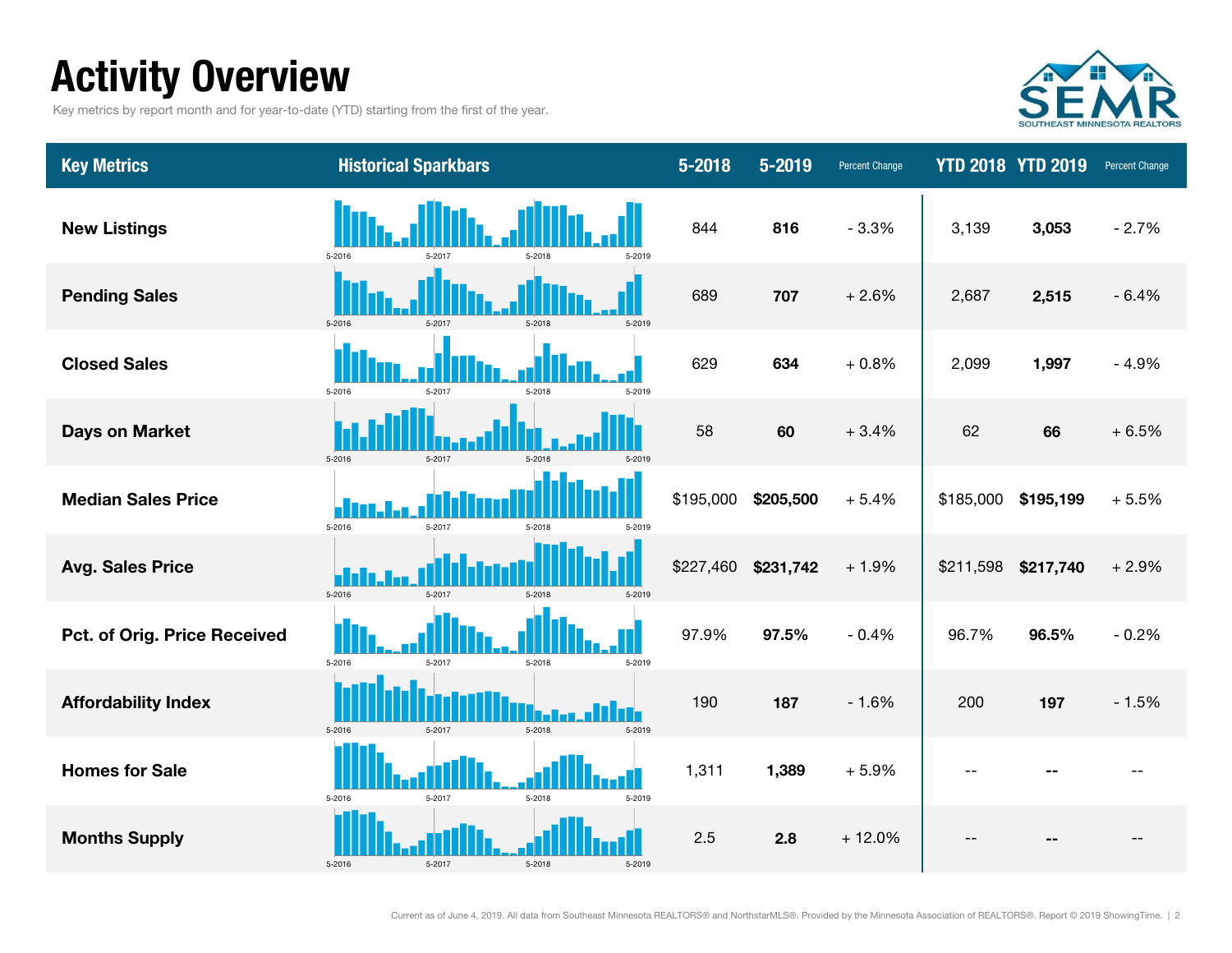### New Listings

A count of the properties that have been newly listed on the market in a given month.





| <b>New Listings</b> |     | <b>Prior Year</b> | <b>Percent Change</b> |
|---------------------|-----|-------------------|-----------------------|
| June 2018           | 780 | 774               | $+0.8\%$              |
| <b>July 2018</b>    | 777 | 716               | $+8.5%$               |
| August 2018         | 789 | 749               | $+5.3%$               |
| September 2018      | 649 | 620               | $+4.7%$               |
| October 2018        | 665 | 522               | $+27.4%$              |
| November 2018       | 422 | 369               | $+14.4%$              |
| December 2018       | 267 | 242               | $+10.3%$              |
| January 2019        | 375 | 348               | $+7.8%$               |
| February 2019       | 393 | 449               | $-12.5%$              |
| March 2019          | 639 | 725               | $-11.9%$              |
| April 2019          | 830 | 773               | $+7.4%$               |
| May 2019            | 816 | 844               | $-3.3\%$              |
| 12-Month Avg        | 617 | 594               | $+3.9%$               |

#### Historical New Listings by Month

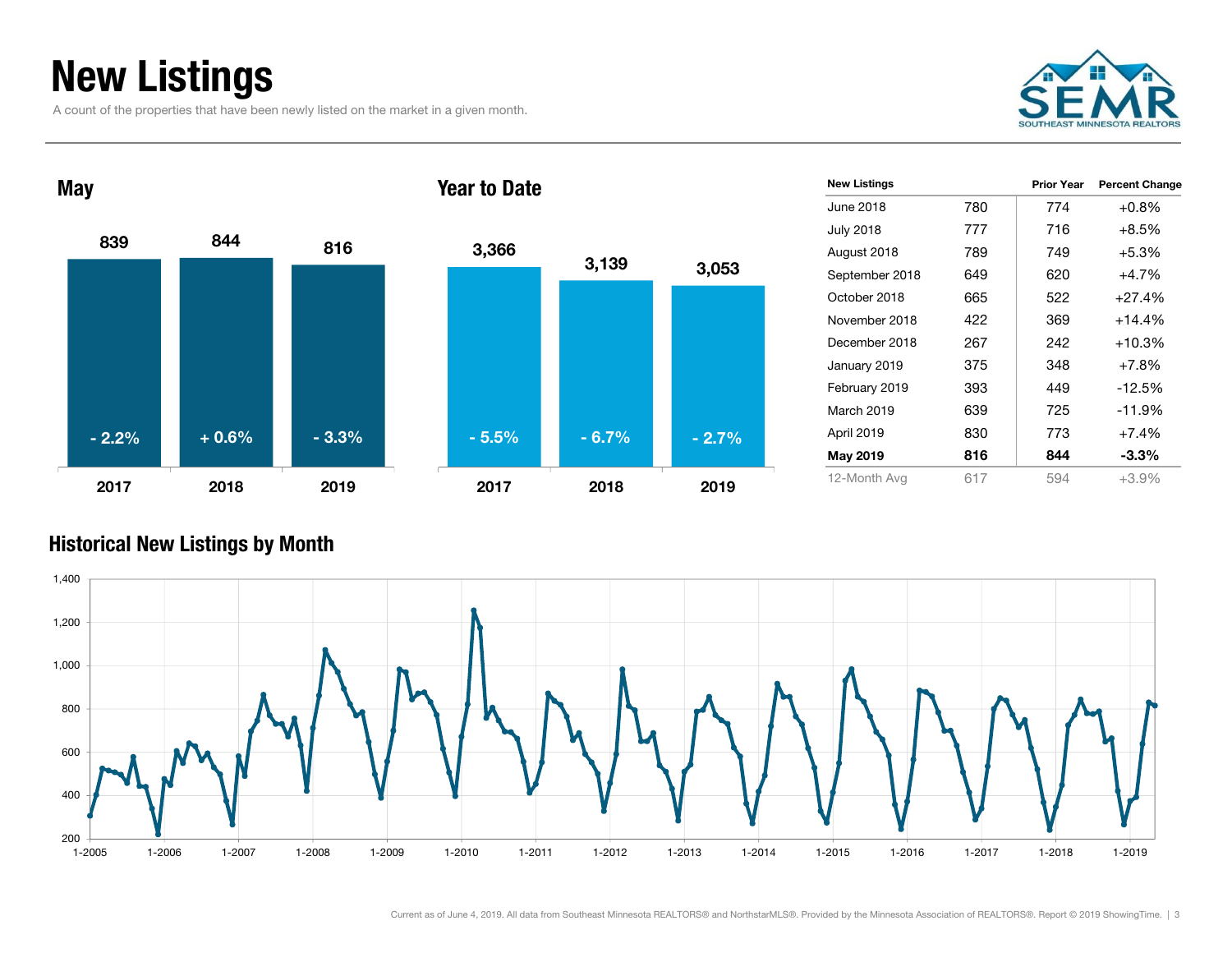### Pending Sales

A count of the properties on which offers have been accepted in a given month.





|     | Prior Year | <b>Percent Change</b> |
|-----|------------|-----------------------|
| 610 | 649        | $-6.0\%$              |
| 598 | 605        | $-1.2\%$              |
| 582 | 605        | $-3.8\%$              |
| 508 | 528        | $-3.8\%$              |
| 488 | 496        | $-1.6%$               |
| 433 | 420        | $+3.1\%$              |
| 294 | 311        | $-5.5\%$              |
| 325 | 340        | $-4.4%$               |
| 331 | 414        | $-20.0\%$             |
| 523 | 596        | $-12.2%$              |
| 629 | 648        | $-2.9\%$              |
| 707 | 689        | $+2.6\%$              |
| 502 | 525        | $-4.4%$               |
|     |            |                       |

#### Historical Pending Sales by Month

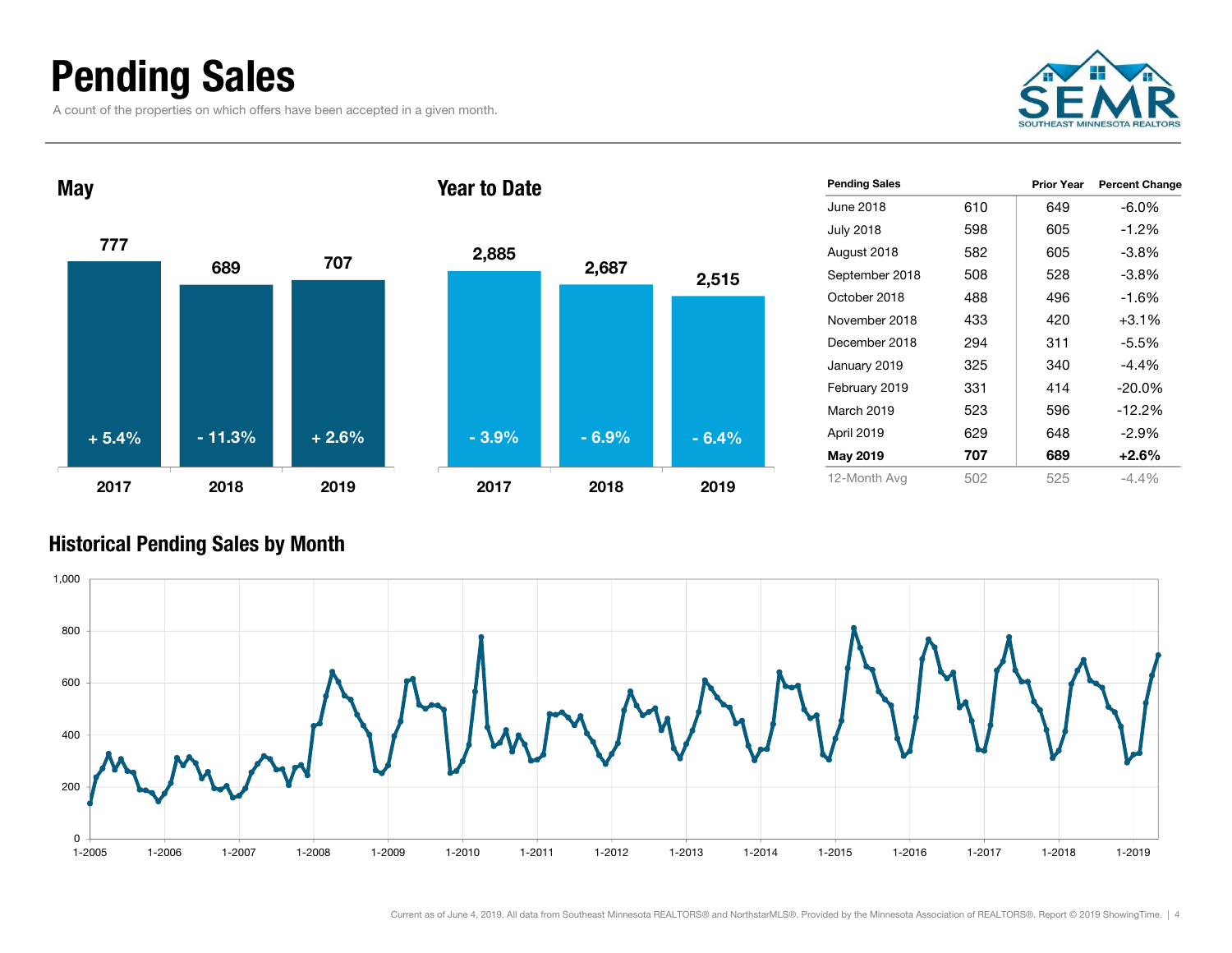### Closed Sales

A count of the actual sales that closed in a given month.





| <b>Closed Sales</b> |     | Prior Year | <b>Percent Change</b> |
|---------------------|-----|------------|-----------------------|
| June 2018           | 814 | 923        | $-11.8%$              |
| <b>July 2018</b>    | 650 | 631        | $+3.0%$               |
| August 2018         | 667 | 637        | $+4.7%$               |
| September 2018      | 495 | 642        | $-22.9%$              |
| October 2018        | 555 | 559        | $-0.7%$               |
| November 2018       | 557 | 506        | $+10.1%$              |
| December 2018       | 369 | 456        | $-19.1%$              |
| January 2019        | 288 | 297        | $-3.0\%$              |
| February 2019       | 279 | 278        | $+0.4%$               |
| March 2019          | 377 | 428        | $-11.9\%$             |
| April 2019          | 419 | 467        | $-10.3%$              |
| May 2019            | 634 | 629        | $+0.8%$               |
| 12-Month Avg        | 509 | 538        | $-5.4%$               |

#### Historical Closed Sales by Month

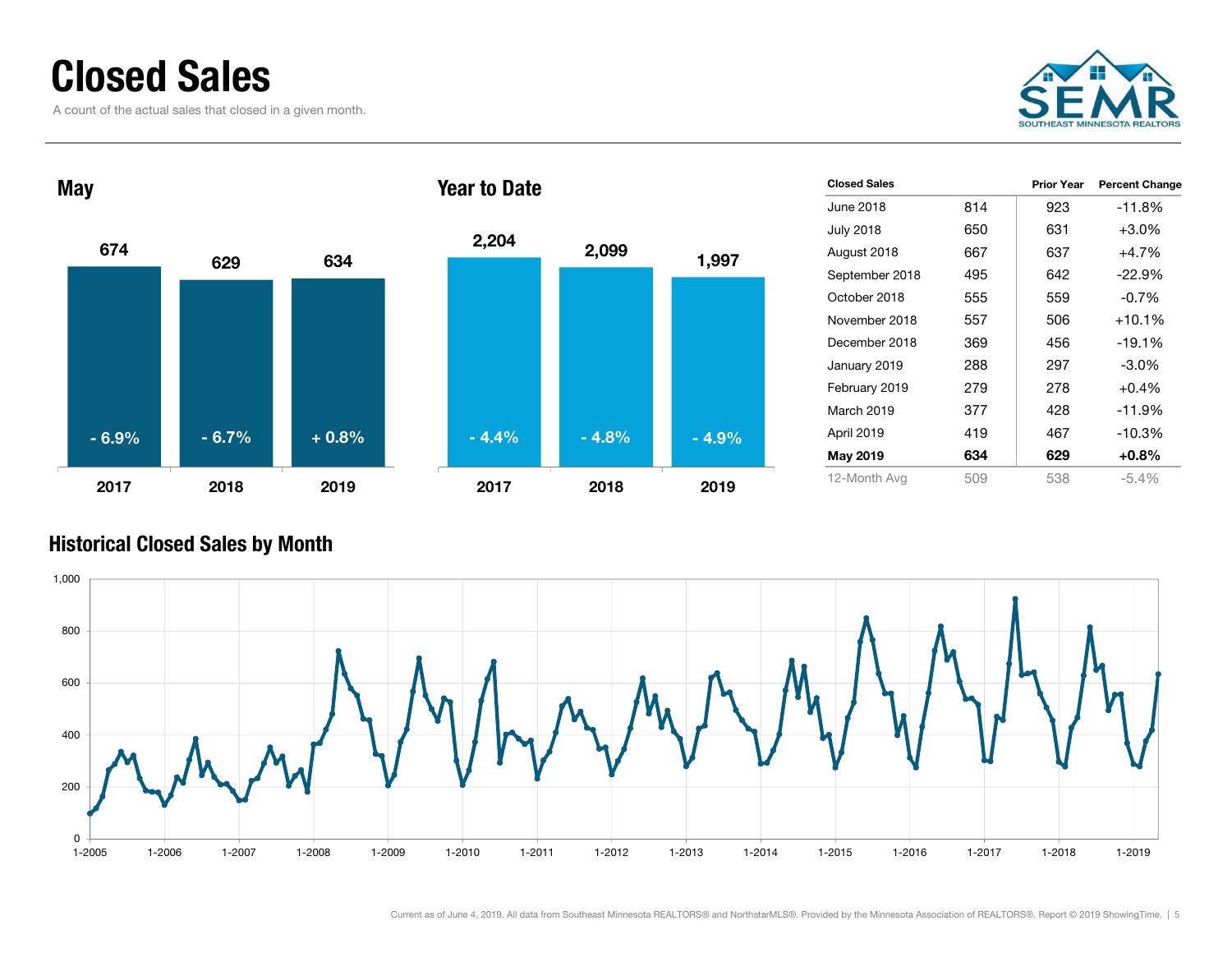### Days on Market Until Sale

Average number of days between when a property is listed and when an offer is accepted in a given month.





| Days on Market   |    | <b>Prior Year</b> | <b>Percent Change</b> |
|------------------|----|-------------------|-----------------------|
| June 2018        | 41 | 51                | $-19.6%$              |
| <b>July 2018</b> | 49 | 46                | $+6.5%$               |
| August 2018      | 43 | 50                | $-14.0%$              |
| September 2018   | 45 | 47                | $-4.3%$               |
| October 2018     | 53 | 51                | $+3.9%$               |
| November 2018    | 51 | 55                | $-7.3%$               |
| December 2018    | 54 | 65                | $-16.9%$              |
| January 2019     | 71 | 59                | $+20.3%$              |
| February 2019    | 68 | 78                | $-12.8%$              |
| March 2019       | 69 | 63                | $+9.5%$               |
| April 2019       | 66 | 57                | $+15.8%$              |
| May 2019         | 60 | 58                | $+3.4%$               |
| 12-Month Avg     | 56 | 57                | $-1.8%$               |

#### Historical Days on Market Until Sale by Month

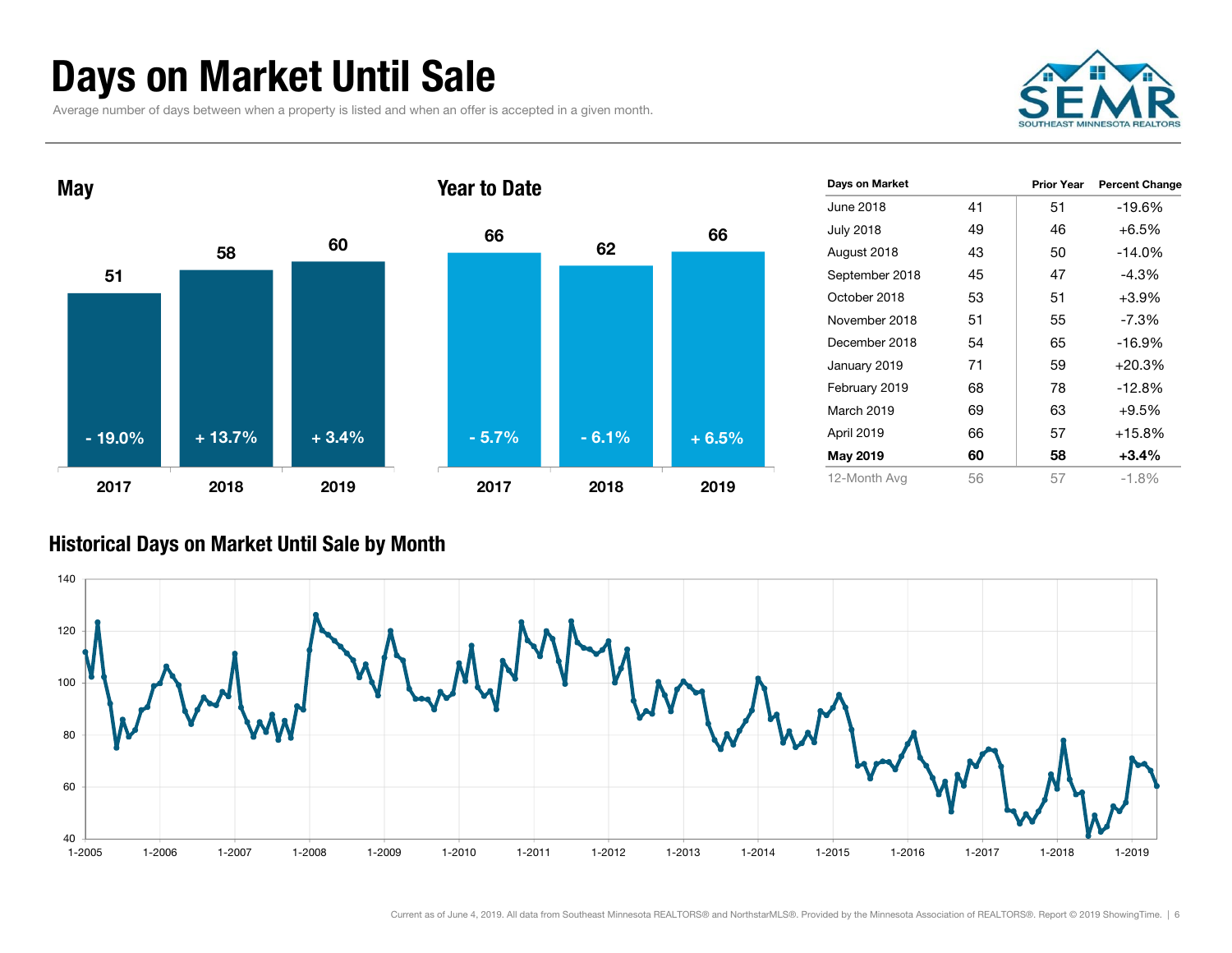### Median Sales Price

Point at which half of the sales sold for more and half sold for less, not accounting for seller concessions, in a given month.



May





| <b>Median Sales Price</b> |           | <b>Prior Year</b> | <b>Percent Change</b> |
|---------------------------|-----------|-------------------|-----------------------|
| June 2018                 | \$205,500 | \$182,800         | $+12.4%$              |
| <b>July 2018</b>          | \$195,000 | \$175,495         | +11.1%                |
| August 2018               | \$204,850 | \$183,000         | $+11.9%$              |
| September 2018            | \$193,000 | \$180,000         | $+7.2%$               |
| October 2018              | \$195,900 | \$175,000         | +11.9%                |
| November 2018             | \$184,900 | \$175,000         | $+5.7%$               |
| December 2018             | \$184,000 | \$174,000         | $+5.7%$               |
| January 2019              | \$188,900 | \$174,900         | $+8.0\%$              |
| February 2019             | \$182,500 | \$185,000         | $-1.4\%$              |
| March 2019                | \$198,000 | \$185,000         | $+7.0%$               |
| April 2019                | \$197,250 | \$183,900         | $+7.3%$               |
| May 2019                  | \$205,500 | \$195,000         | $+5.4%$               |
| 12-Month Avg              | \$194.608 | \$180,758         | +7.7%                 |

#### Historical Median Sales Price by Month

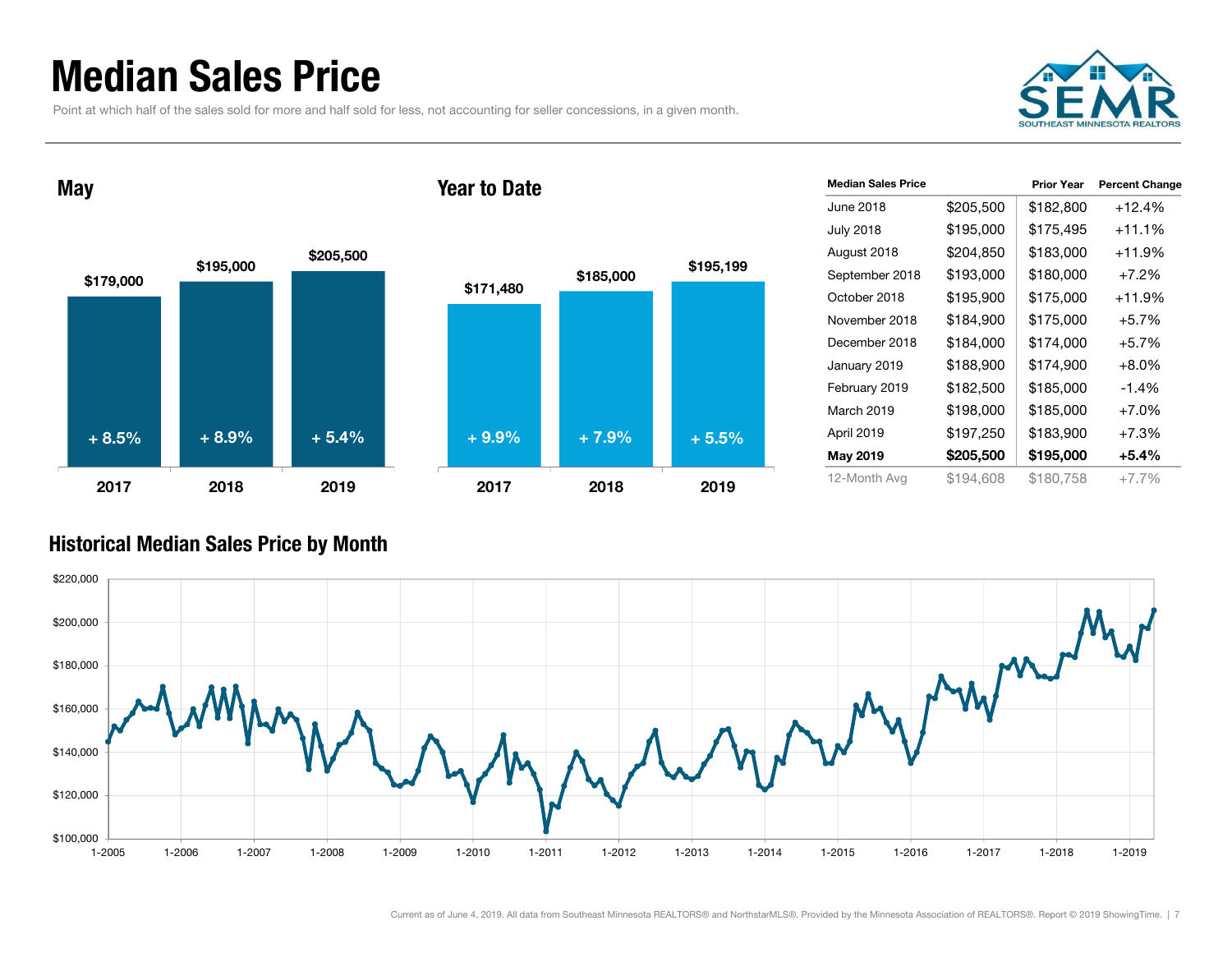### Average Sales Price

May

Average sales price for all closed sales, not accounting for seller concessions, in a given month.





| \$199,060 | \$211,598 | \$217,740 |
|-----------|-----------|-----------|
|           |           |           |
|           |           |           |
|           |           |           |
|           |           |           |
| $+11.1%$  | $+6.3%$   | $+2.9%$   |
| 2017      | 2018      | 2019      |

Year to Date

| Avg. Sales Price |           | <b>Prior Year</b> | <b>Percent Change</b> |
|------------------|-----------|-------------------|-----------------------|
| June 2018        | \$226,004 | \$214,938         | $+5.1%$               |
| <b>July 2018</b> | \$225,075 | \$204,300         | +10.2%                |
| August 2018      | \$228,695 | \$215,061         | $+6.3%$               |
| September 2018   | \$220,694 | \$199,706         | $+10.5%$              |
| October 2018     | \$223,241 | \$205,813         | $+8.5%$               |
| November 2018    | \$211,551 | \$200,462         | $+5.5%$               |
| December 2018    | \$209,034 | \$202,988         | $+3.0%$               |
| January 2019     | \$217,729 | \$199,150         | $+9.3%$               |
| February 2019    | \$194,712 | \$204,899         | $-5.0%$               |
| March 2019       | \$211,476 | \$207,570         | $+1.9%$               |
| April 2019       | \$217,468 | \$205,729         | $+5.7%$               |
| May 2019         | \$231,742 | \$227,460         | +1.9%                 |
| 12-Month Avg     | \$218,118 | \$207,340         | $+5.2%$               |

#### Historical Average Sales Price by Month

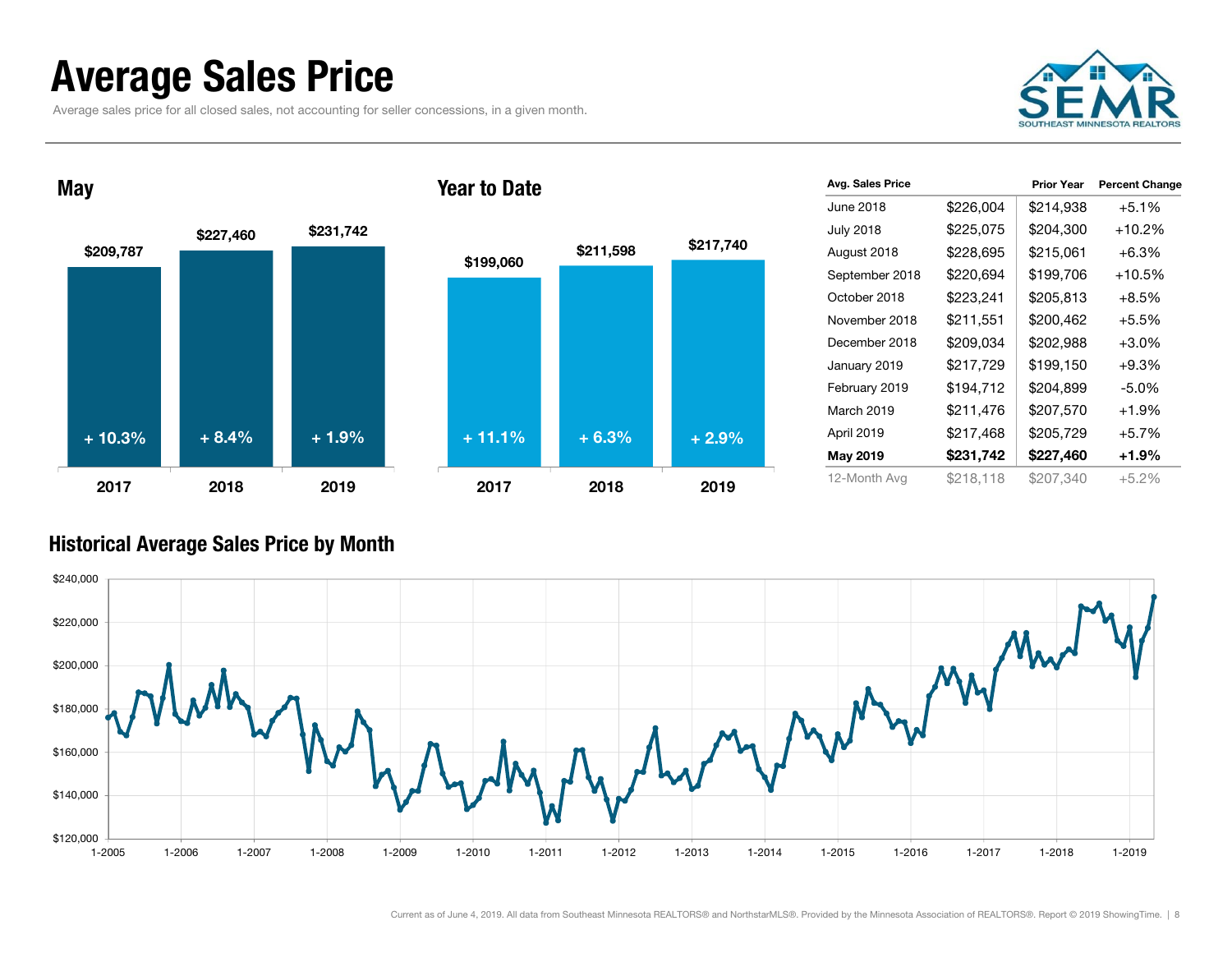### Percent of Original List Price Received

Percentage found when dividing a property's sales price by its original list price, then taking the average for all properties sold in a given month, not accounting for seller concessions.



97.9% 97.9% 97.5%2017 2018 2019May 96.7% 96.7% 96.5%2017 2018 2019Year to Date+ 0.8% $\%$  0.0% - 0.4% + 1.2% 0.0% - 0.2%

| Pct. of Orig. Price Received |       | <b>Prior Year</b> | <b>Percent Change</b> |
|------------------------------|-------|-------------------|-----------------------|
| June 2018                    | 98.6% | 98.1%             | $+0.5%$               |
| <b>July 2018</b>             | 97.5% | 97.7%             | $-0.2\%$              |
| August 2018                  | 97.7% | 97.0%             | $+0.7\%$              |
| September 2018               | 97.1% | 96.9%             | $+0.2%$               |
| October 2018                 | 96.7% | 96.4%             | $+0.3%$               |
| November 2018                | 95.7% | 96.0%             | $-0.3\%$              |
| December 2018                | 95.4% | 95.0%             | $+0.4%$               |
| January 2019                 | 94.8% | 95.1%             | $-0.3\%$              |
| February 2019                | 95.2% | 94.8%             | $+0.4%$               |
| March 2019                   | 96.7% | 96.5%             | $+0.2%$               |
| April 2019                   | 96.6% | 97.6%             | $-1.0\%$              |
| May 2019                     | 97.5% | 97.9%             | $-0.4%$               |
| 12-Month Avg                 | 96.6% | 96.6%             | $0.0\%$               |

#### Historical Percent of Original List Price Received by Month

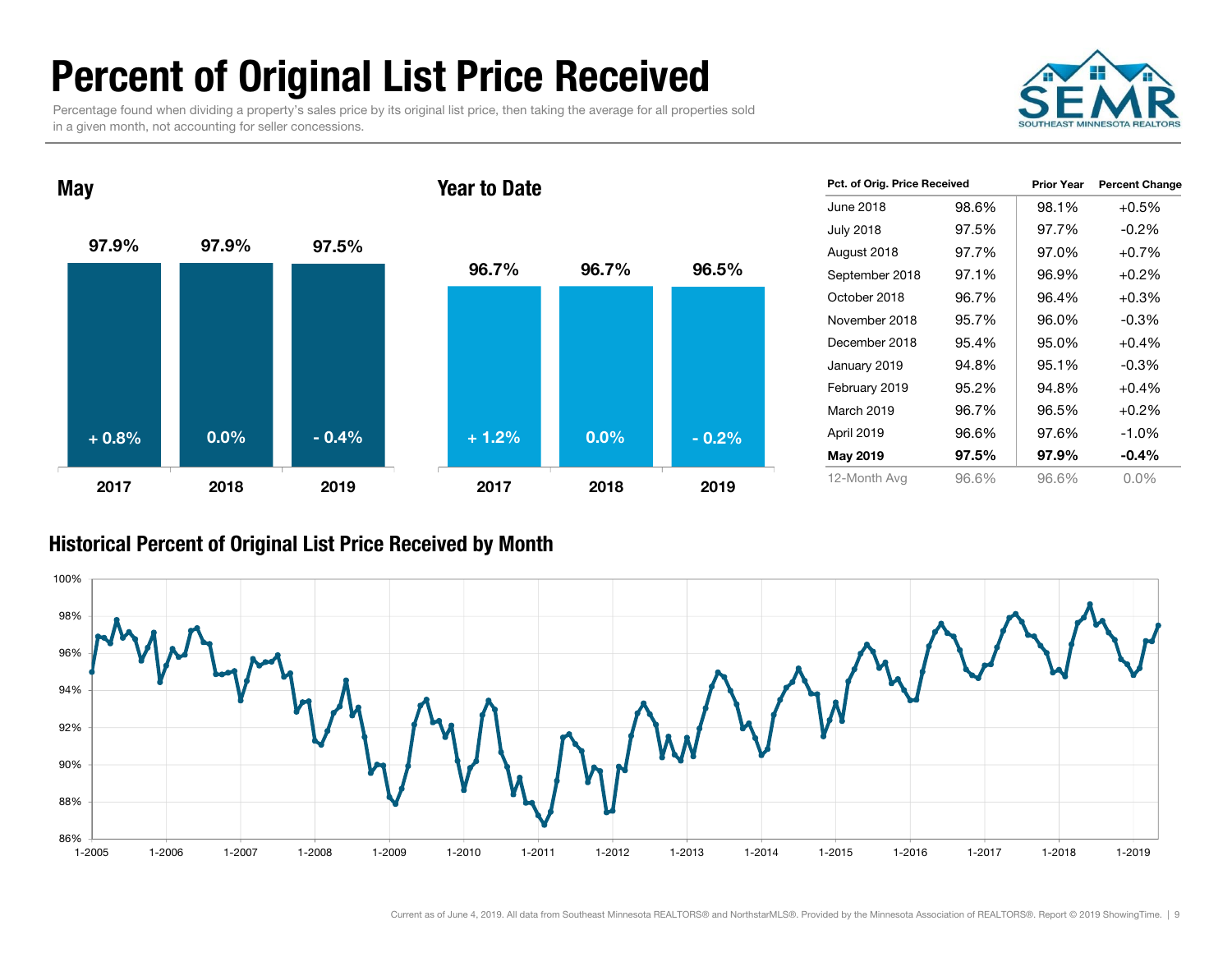## Housing Affordability Index

This index measures housing affordability for the region. For example, an index of 120 means the median household income is 120% of what is necessary to qualify for the median-priced home under prevailing interest rates. A higher number means greater affordability.





| <b>Affordability Index</b> |     | Prior Year | <b>Percent Change</b> |
|----------------------------|-----|------------|-----------------------|
| June 2018                  | 181 | 216        | $-16.2%$              |
| <b>July 2018</b>           | 191 | 225        | $-15.1%$              |
| August 2018                | 182 | 218        | $-16.5%$              |
| September 2018             | 185 | 221        | $-16.3%$              |
| October 2018               | 173 | 224        | $-22.8%$              |
| November 2018              | 187 | 226        | $-17.3%$              |
| December 2018              | 203 | 225        | $-9.8\%$              |
| January 2019               | 198 | 217        | $-8.8\%$              |
| February 2019              | 208 | 204        | $+2.0%$               |
| March 2019                 | 193 | 204        | $-5.4%$               |
| April 2019                 | 195 | 201        | $-3.0\%$              |
| May 2019                   | 187 | 190        | $-1.6%$               |
| 12-Month Avg               | 190 | 214        | $-11.2%$              |

#### Historical Housing Affordability Index by Mont h

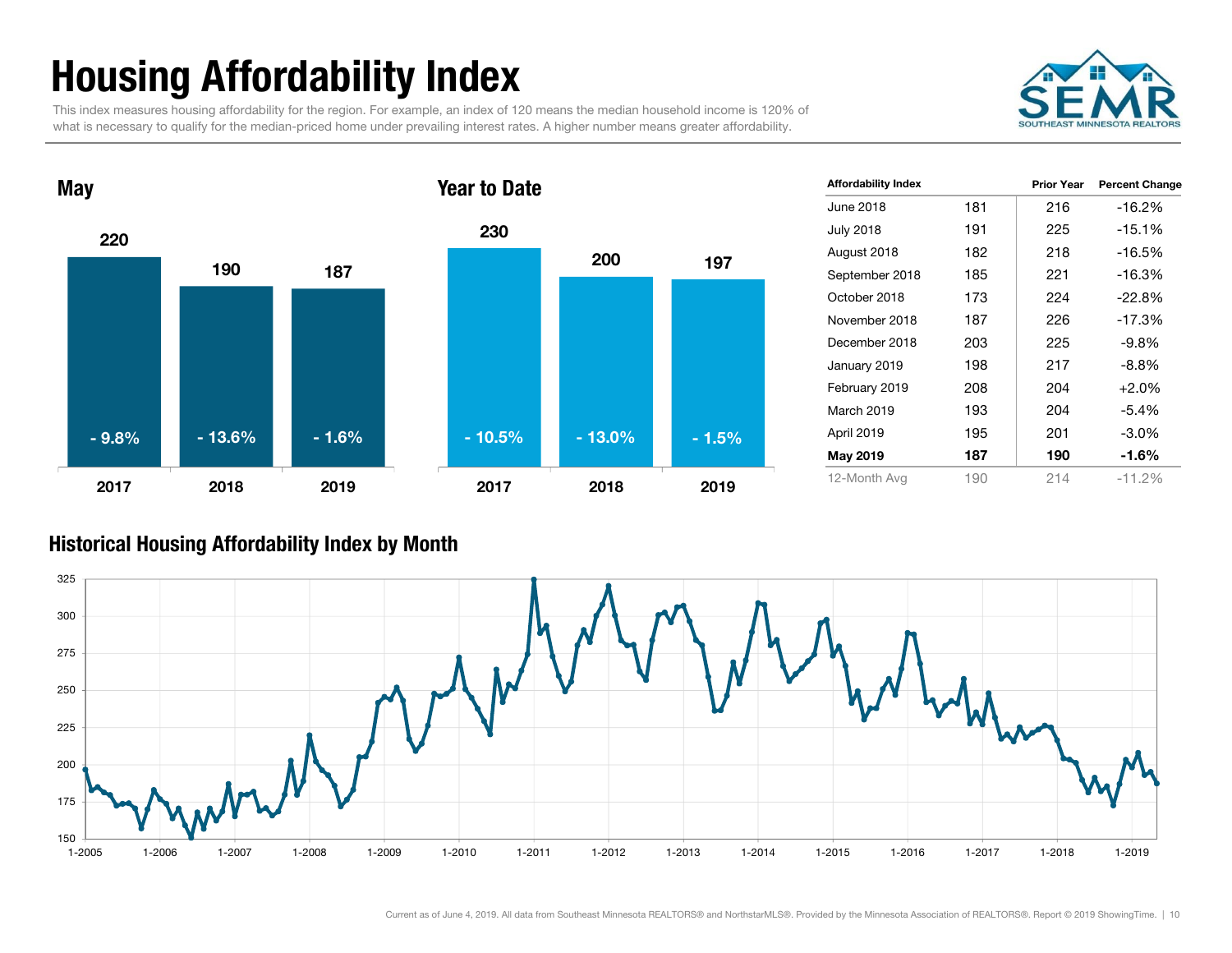### Inventory of Homes for Sale

The number of properties available for sale in active status at the end of a given month.





#### Historical Inventory of Homes for Sale by Month

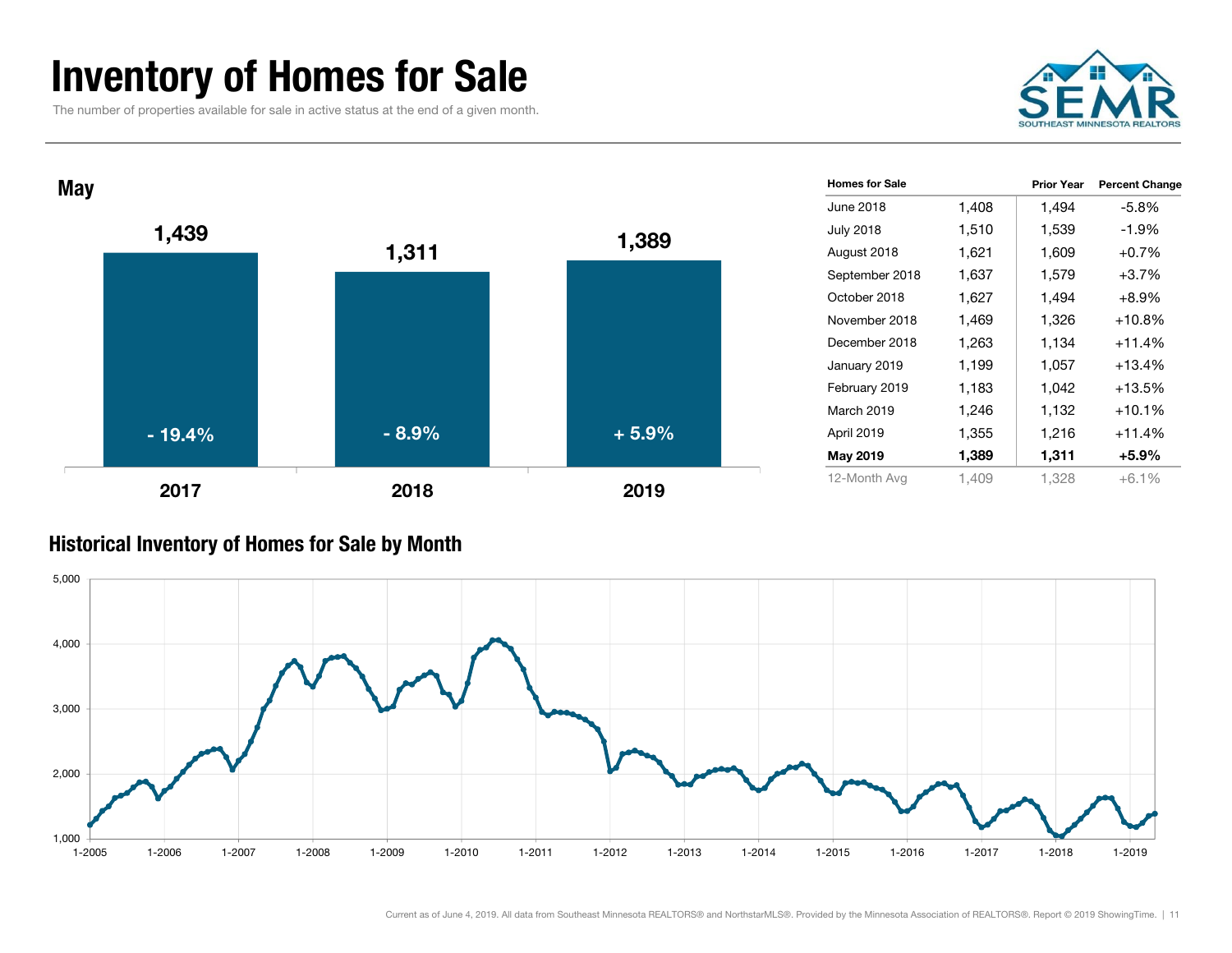### Months Supply of Inventory

The inventory of homes for sale at the end of a given month, divided by the average monthly pending sales from the last 12 months.





#### Historical Months Supply of Inventory by Month